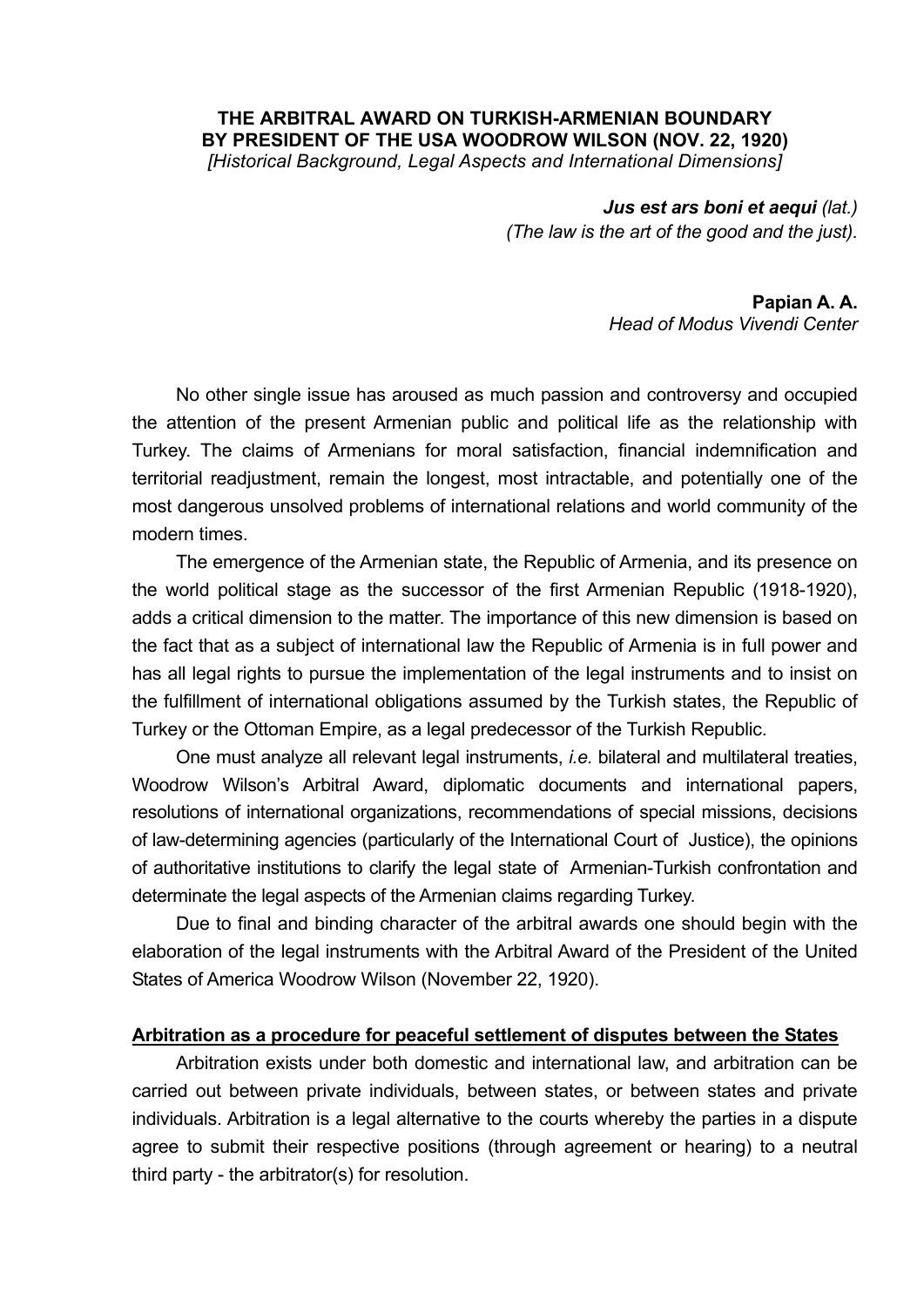International Public Arbitration (hereinafter - Arbitration) is an effective legal procedure for dispute settlement between the states<sup>1</sup>. According to 1953 report of the International Law Commission<sup>2</sup>, arbitration is a procedure for the settlement of disputes between States by a binding award on the basis of law and as a result of an undertaking voluntary accepted<sup>3</sup>. The essential elements of Arbitration consist of: 1) An agreement on the part of States having a matter, or several matters, in dispute, to refer the decision of them to a tribunal, believed to be impartial, and constituted in such a way as the terms of the agreement specify, and to abide by its judgment; and 2) Consent on the part of the person, persons, or states, nominated for the tribunal, to conduct the inquiry and to deliver judgment<sup>4</sup>.

Arbitration has been practiced already in antiquity and in the Middle Ages. The history of modern arbitration is usually considered to begin with the treaty of arbitration between Great Britain and the United States of 1794, (Jay's Treaty - *Treaty of Amity, Commerce and Navigation, between His Britannic Majesty and the United States of America, by their*  President, Signed on 19 November, 1794, ratified on June 24, 1795)<sup>5</sup>. The rules of arbitration were codified by *The Hague Convention for the Pacific Settlement of International Disputes*, concluded on July 29, 1899 and very slightly amended in the Convention of the same name concluded on October 18, 1907 (entered into force January 26, 1910). The Hague Convention (Article 15 of 1899 and article 37 of 1907) defines international arbitration as: *the settlement of disputes between States by judges of their own choice and on the basis of respect of law6 .* 

The *Covenant* of the League of Nations (Article 13) provides arbitration and judicial settlement as one of two major procedures of peaceful settlements: *The Members of the League agree that whenever any dispute shall arise between them which they recognize to be suitable for submission to arbitration and which cannot be satisfactorily settled by diplomacy they will submit the whole subject-matter to arbitration*<sup>7</sup> .

The Charter of the United Nations (Article 33, paragraph 1) expresses its preference for a dispute settlement through arbitration: *The parties in any dispute, the continuance of which is likely to endanger the maintenance of international peace an security, shall, first of all, seek a solution by negotiation, enquiry, mediation, conciliation, arbitration, judicial* 

<u>.</u>

<sup>&</sup>lt;sup>1</sup> Sohn L. B., The Role of Arbitration in Recent International Multinational Treaties, Virginia Journal of International Law, 1983, 23, pp. 171-172.

 $^2$  International Law Commission Yearbook, Doc. A/2436, 1953, II: 202.

 $^3$  Shabtai Rosenne, The Law & Practice of the International Court, 1920–1996 (3<sup>rd</sup> edition), vol. I (The Court & the United Nations), The Hague-Boston-London, 1997, p. 11; A Dictionary of Arbitration & its Terms (Katharine Seide, ed.), New York, 1970, p. 126.

<sup>&</sup>lt;sup>4</sup> Sheldon Amos, Political & Legal Remedies for War, London-Paris-New York, 1880, pp. 164-165.

 $^5$  Manual of Public International Law (ed. by Max Sorensen), New York, 1968, p. 584.

 $^6$  The Hague Court Reports (James Brown Scott, ed.), New York, 1916, LVI-LVII.

 $^7$  Manual of Public International Law, op. cit., p. 717.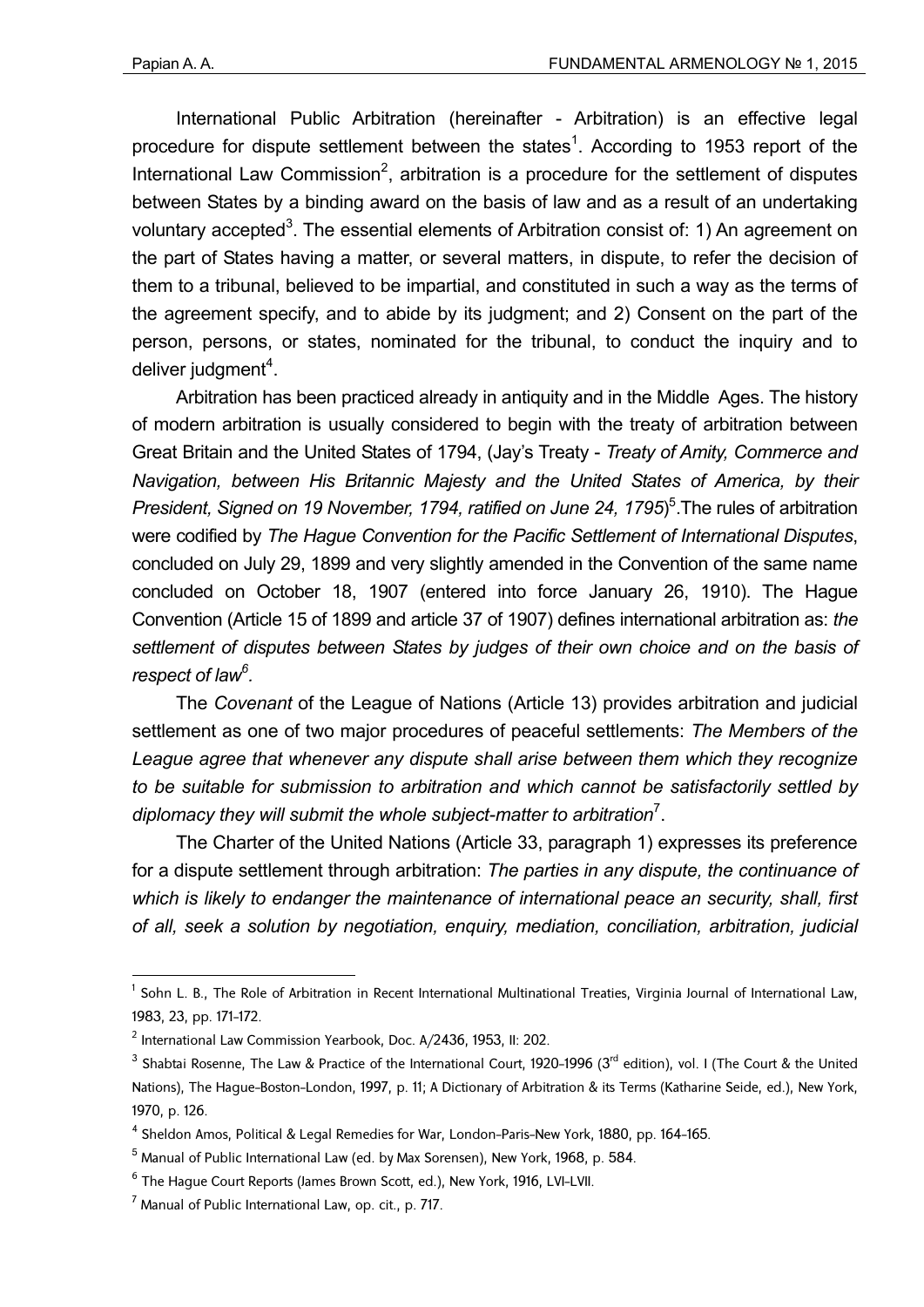*settlement, resort to regional agencies or arrangements, or other peaceful means of their own choice.* 

# **The Historical Background of Wilson's Arbitration**

On January 19, 1920, the Supreme Council of the Principal Allied and Associated Powers in Paris (Prime Ministers of Great Britain, France and Italy; respectively Lloyd George, Clemenceau and Nitti)<sup>8</sup> agreed to recognize the government of the Armenian State as a *de facto* government on the condition that the recognition should not prejudge the question of the eventual frontier<sup>9</sup>. The United States recognized the *de facto* government of the Republic of Armenia on April 23, 1920 $^{10}$ , on the condition that the territorial frontiers should be left for later determination $11$ .

On April 26, 1920, the Supreme Council (including this time the Japanese Ambassador to Paris Matsui as well) meeting at San Remo requested: a) The United States to assume mandate over Armenia; b) The President of the United States to make an Arbitral Decision to fix the boundaries of Armenia with Turkey<sup>12</sup>: *The Supreme Council hopes that, however the American Government may reply to the wider matter of the Mandate, the President will undertake this honourable duty not only for the sake of the country chiefly concerned but for that of the peace of the Near East13.* 

On May 17, 1920, the Secretary of State informed the American Ambassador in France that the President had agreed to act as arbitrator<sup>14</sup>. In mid-July the State Department began to assemble a team of experts for the assignment: *The Committee upon the Arbitration of the Boundary between Turkey and Armenia.The Boundary Committee* was headed by Professor William Westermann, his key associates were Lawrence Martin and Harrison G. Dwight. As the Treaty of Sevres was signed on August 10, 1920, *The Boundary Committee* began its deliberations.

The guidelines adopted by the committee were to draw the southern and western boundaries of Armenia on the basis of a combination of ethnic, religious, economic, geographic, and military factors. *The Committee* had at its disposal all the papers of *The American Peace Delegation* and *The Harbord Mission*, the files of the Department of State, War, and Interior, and the cartological services of the United States Geological Survey. Aside from the advice of experts in government service and direct consultations with General Harbord, *The Committee* sought input of missionaries and others with field

 $^8$  Toynbee A. J., Survey of International Affairs (1920–1923), London, 1925, p. 9.  $\,$ 

<sup>&</sup>lt;sup>9</sup> Hackworth G. H., Digest of International Law, Turkish-Armenian Boundary Question, vol. I, Washington, 1940, p. 715.

 $10$  The United States recognized the independence of Armenia, but refused to recognize that of Georgia&Azerbaijan. (H. Lauterpacht, Recognition in International Law, Cambridge, 1947, p. 11. Papers Relating to Foreign Relations of the United States, 1920, vol. III, Washington, 1936, p. 778, hereinafter - FRUS).

 $11$  Hackworth, op. cit., p.  $715$ .

 $^{12}$  The Treaties of Peace, 1919-1923 (Preface by Lt. - Col. Lawrence Martin), vol. I, New York, 1924, XXXII.

<sup>13</sup> FRUS, p. 780.

<sup>14</sup> Ibid., p. 783.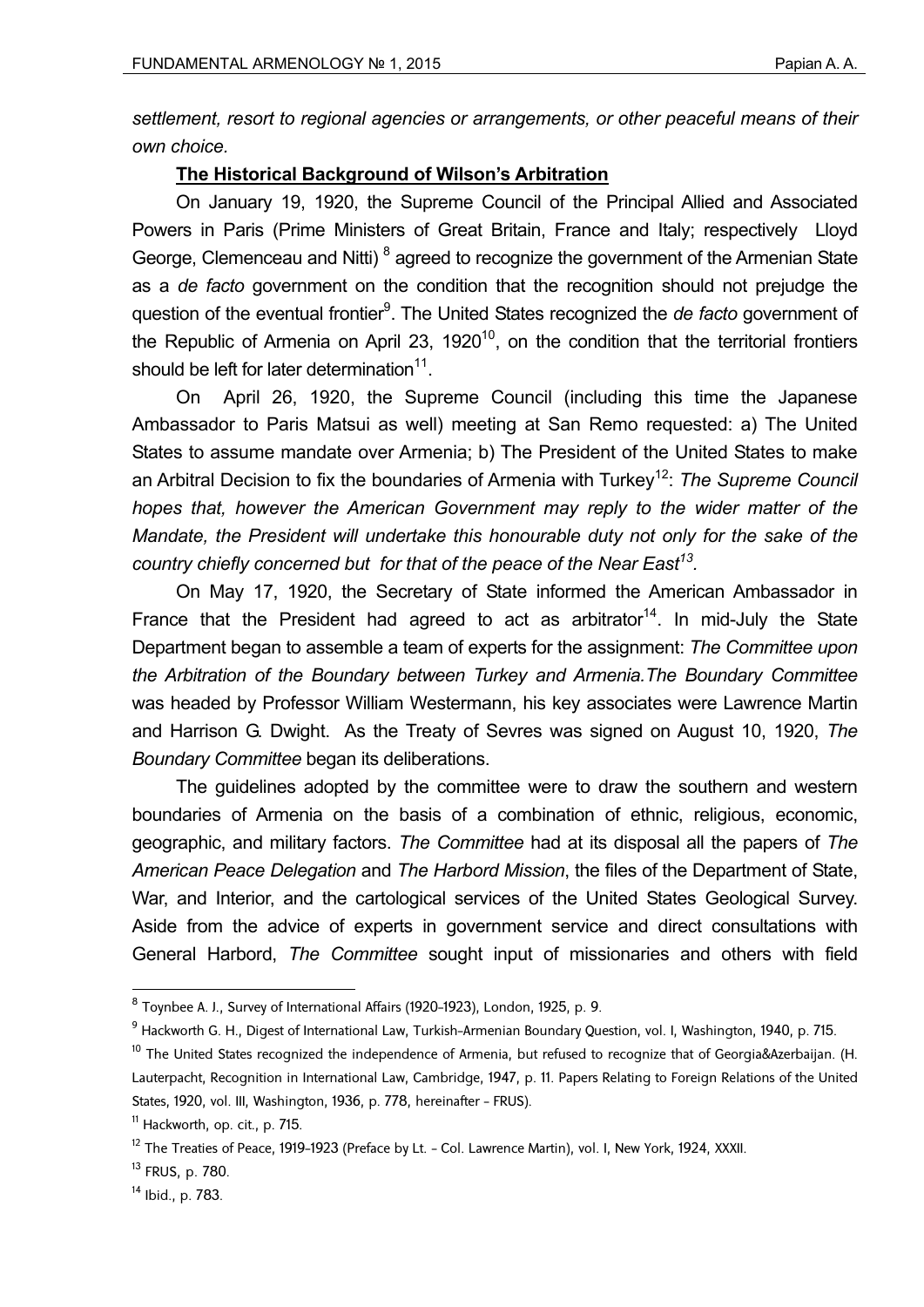experience who could give detailed information about the ethnic makeup of particular villages near the border; the roads and markets connecting certain villages, towns, and cities, and specific physical landmarks.

The *Full Report of the Committee upon the Arbitration of the Boundary between Turkey and Armenia* was submitted to the Department of State on September 28, 1920, five months after the Allied Supreme Council's invitation to President Wilson<sup>15</sup>. The Report defined the area submitted for arbitration, the sources available to and used by *The Committee,* the principles and bases on which the work had proceeded, the need for the inclusion of Trebizond (Trapezunt) to guarantee unimpeded access to the sea, the desirability of demilitarization frontier line, the character of the resulting Armenian state, the immediate financial outlook of Armenia, and the existing political situation in the Near East. The seven appendices of the report included the documents relative to the arbitration, the maps used in drawing the boundaries, issue of Kharput (Kharberd), the question of Trebizond, the status of the boundary between Turkey and Persia, the military situation in relation to Armenia, and the financial position of those parts of the four vilayets (Armenian provinces) assigned to Armenia.

Insofar as the four provinces in question were concerned, the key factors were geography, economy, and ethnography. Historic and ethical considerations were passed over. The committee tried to draw boundaries in which the Armenian element, when combined with the inhabitants of the exiting state (the Republic of Armenia) in Russian Armenia, would constitute almost half of total population and within few years from an absolute majority in nearly all districts. Such calculations took into account the wartime deportations and massacres<sup>16</sup> of the Armenians, Muslim losses during the war, as well as the probability that some part of the remaining Muslim population would take advantage of the provisions of the peace treaty regarding voluntary relocation to territories that were to be left to Turkey or to an autonomous Kurdistan.

The Territory that was being allocated to Armenia by arbitration (40,000 square miles = 103,599 square kilometers) was less than half of the territory (108,000 square miles = 279,718 square kilometers), which in cuneiform, ancient Greek and Latin, medieval Armenian and other European sources and maps throughout centuries had largely been called Armenia (as the historical title<sup>17</sup>). Since  $1878^{18}$  it had continued to hold the legal title

<sup>&</sup>lt;sup>15</sup> For the Full Report with relative materials, see US Archives, General Records of the Department of State (Decimal file, 1910-1920), RG 59, RG 59, 760J.6715/65.

<sup>&</sup>lt;sup>16</sup> The Armenian Genocide.

 $17$  The notion of an historic title is well known in international law. Historic title is a title that has been so long established by common repute that this common knowledge is itself a sufficient title. Since the 17<sup>th</sup> c. in the Ottoman sources and maps Armenia's name (in the form of Ermenistan) and Armenian toponyms had been periodically mentioned (see: Galichian R., Historic Maps of Armenia. The Cartographic Heritage, London, 2004), but simultaniously, in the course of time falsification and destruction of Armenian toponyms constituted part of the Ottoman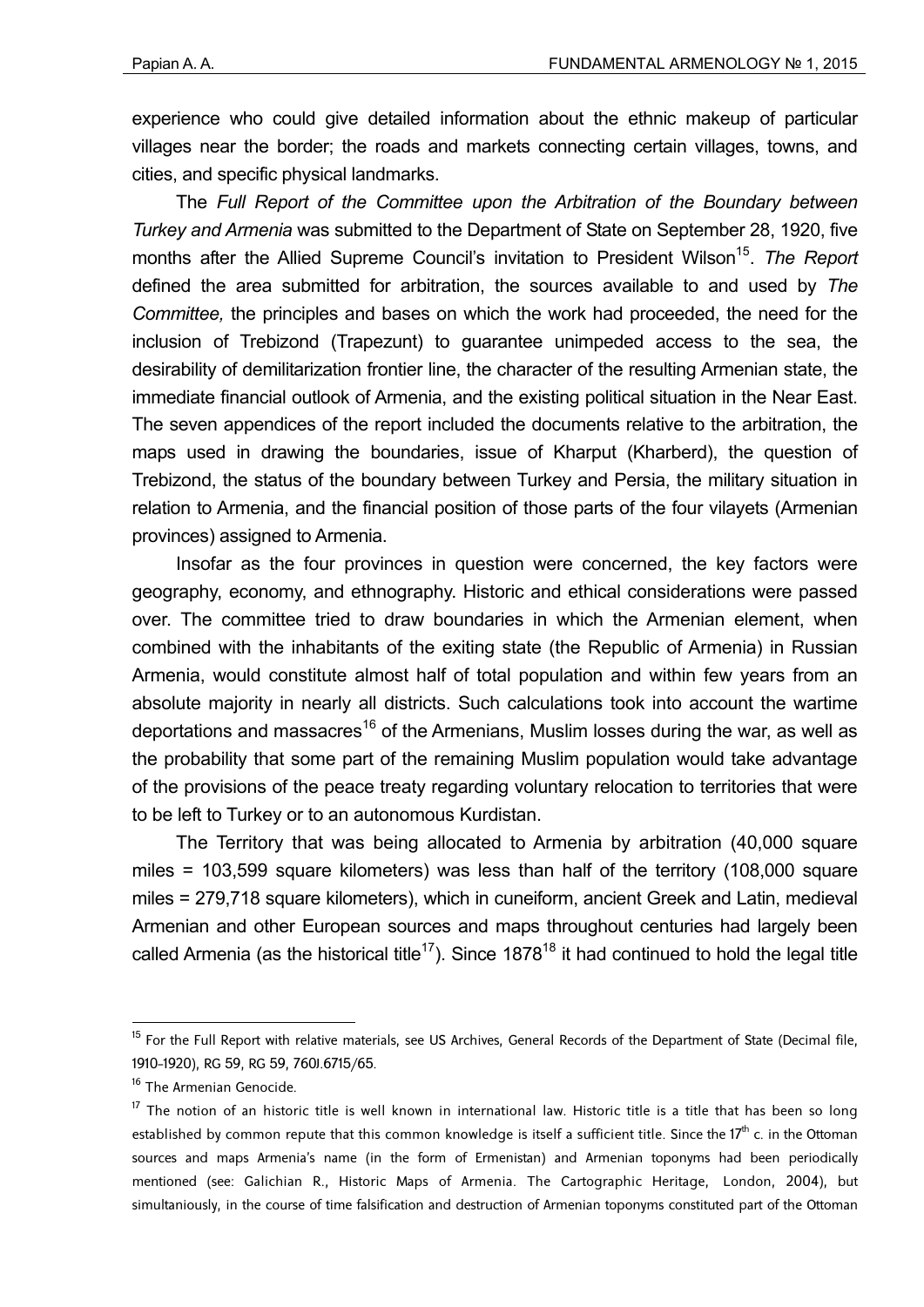*Armenia or The Six Armenian vilayets* (provinces), as was defined in the Article 24 of the Mudros Armistice<sup>19</sup>. It should be underlined that the territory was referred just as *The six Armenian vilayets not The six Armenian vilayets of the Ottoman Empire.* 

The drastic cutback of the territory for Armenians was due to far-reaching reduction of native Armenian population because of the Turkish policy of annihilation of Armenians - the Armenian Genocide. *The Armenian provisions of the Sevres Treaty were agreed upon by the Powers after due consideration of the facts that Turkish Armenia was emptied of its Armenian inhabitants20.*

The committee made calculations, based on prewar statistics, that the population of the territories to be included in the new Armenian state had been 3,570,000 of whom Muslims (Turks, Kurds, "Tartars", and others) had formed 49%, Armenians 40%, Lazes 5%, Greeks 4%, and other groups 1%. It was anticipated that large numbers of Armenian refugees and exiles would return to an independent Armenia. Hence, after the first year of repatriation and readjustment, the population of the Armenian Republic would be around 3 million, of whom Armenians would make up 50%, Muslims 40%, Lazes 6%, Greeks 3%, and other groups 1%. The rise in the absolute number and proportion of Armenians was expected to increase steadily and rapidly in subsequent years $21$ .

Even though Westermann's boundary committee submitted its findings to the Department of State on September 28, 1920, two more months were to pass before President Wilson relayed his arbitration decision to the Allied governments. The State Department: 1) sent the committee's report to the War Department for its observations, and 2) requested through Ambassador Hugh Wallace in Paris formal notification from the Allied Supreme Council about the signing of the Treaty of Sevres and an authenticated copy of the document<sup>22</sup>. It was only on November 12, 1920, that The Committee's Report was finally delivered to the White House.

Ten days later, on November 22, 1920<sup>23</sup>, Woodrow Wilson signed the final *Report*, titled: *Decision of the President of the United States of America respecting the Frontier between Turkey and Armenia, Access for Armenia to the Sea, and the Demilitarization of Turkish Territory adjacent to the Armenian Frontier24.*

expansionist policy (Sahakyan L., Turkification of the Toponyms in the Ottoman Empire and the Republic of Turkey, Montreal, 2011).

<sup>&</sup>lt;sup>18</sup> See Article 16, Treaty of San Stefano, March 3, 1878; cf. also: Gustave Rolin-Jaequemyns, Armenia & Armenians in the Treaties, London, 1891.

 $19$  Diplomacy in the Near & Middle East, 1914-1956 (J.C. Hurewitz, ed.) vol. II, New Jersey, 1956, p. 37.

<sup>&</sup>lt;sup>20</sup> Vahan Cardashian, "Armenian Independence", New York Times, March 30, 1922: 93.

<sup>&</sup>lt;sup>21</sup> Hovannisian R., The Republic of Armenia, Between Crescent and Sickle. Partition and Sovetization, vol. IV, Berkeley, 1996, p. 37.

 $22$  Ibid., p. 40.

<sup>&</sup>lt;sup>23</sup> Cukwurah A., The Settlement of Boundary Disputes in International Law, Manchester, 1967, pp. 165-166.

 $24$  Ibid., p. 31; Hackworth, op. cit., p. 715.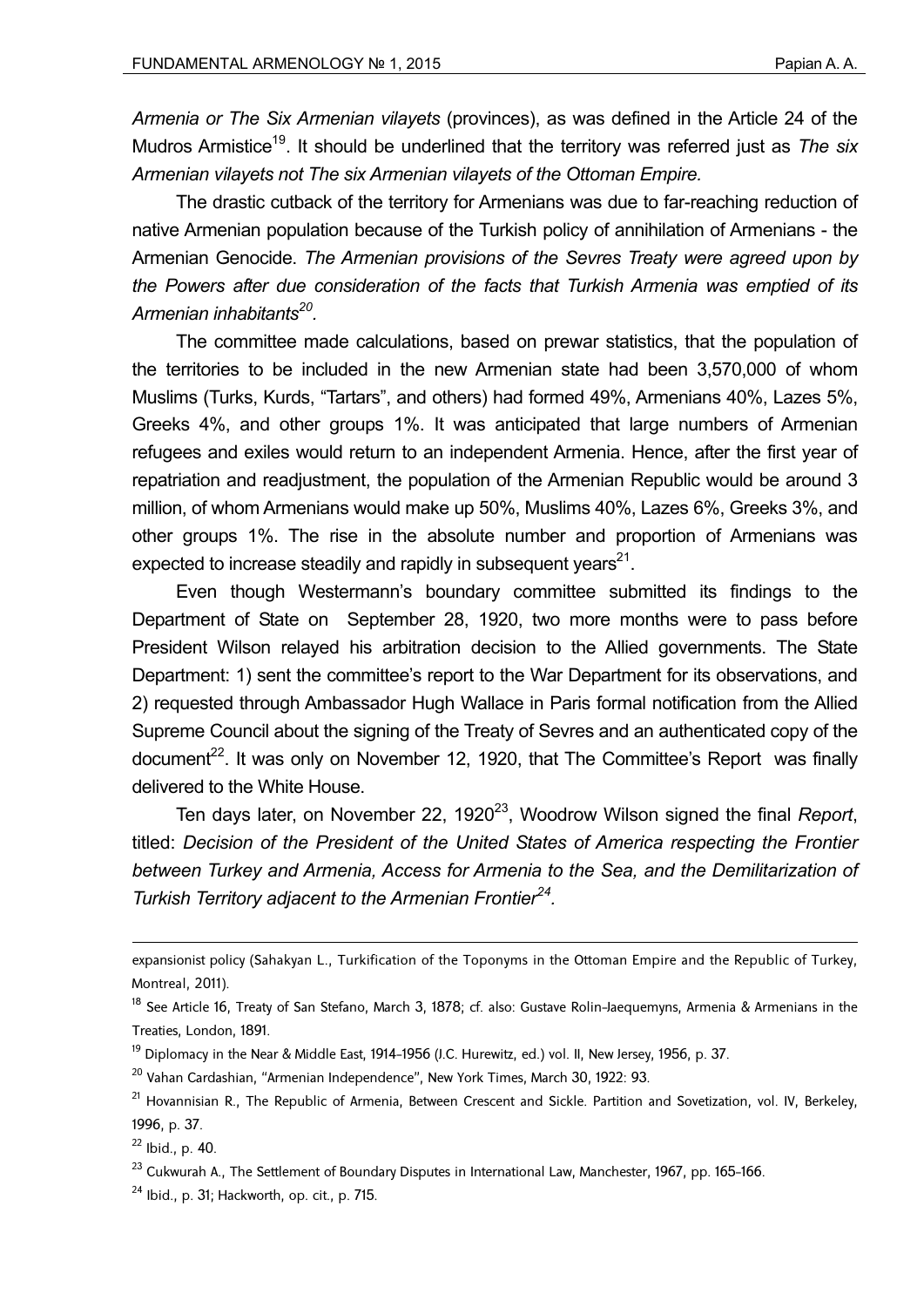The *Full Report of the Committee upon the Arbitration of the Boundary between Turkey and Armenia (The Report -* 89 pages, and *Appendices to the Report -* 152 pages) consists of ten chapters:

- **1.** *Chapter I. The Request for the Arbitral Decision of President Wilson, pp. 1-3*. (An overview of the Pre-Arbitration Process)
- **2.** *Chapter II. Strict Limitations of the Area Submitted to the Arbitration of President Wilson, pp. 4-6.* (Definition of the area submitted for arbitration)
- **3.** *Chapter III. Sources of Information Available to the Committee Formulating this Report, pp. 7-9*. (The sources available to and used by the committee)
- **4.** *Chapter IV. Factors Used as the Basis of the Boundary Decision, pp. 10-15.* (The principles and bases on which the work had proceeded)
- **5.** *Chapter V. The Necessity of Supplying an Unimpeded Sea Terminal in Trebizond Sandjak, pp. 16-23*. (The need for the inclusion of Trebizond in the new Armenian state)
- **6.** *Chapter VI. Provisions for Demilitarization of Adjacent Turkish Territory, pp. 24-36*. (The desirability of demilitarization frontier line)
- **7.** *Chapter VI. Covering Letter of the President Wilson to the Supreme Council and the Arbitral Decision of President Wilson, pp. 38-65*. (The Arbitral Award of the President with attached letter)
- **8.** *Chapter VIII. Area, Population and Economic Character of the New State of Armenia, pp. 66-73*. (The character of the resulting Armenian state)
- **9.** *Chapter IX. The Present Political Situation in the Near East, pp. 74-83*. (The existing political state of affairs in the Near East)
- **10.** *Chapter X. Immediate Financial Outlook of the Republic of Armenia, pp. 84-86*. (The financial prospect of Armenia)

Maps: Boundary between Turkey and Armenia as determined by Woodrow Wilson President, President of the United States of America, November 22, 1920:

Scale - 1: 1,000,000.

Scale - 1: 200,000 (19 sheets).

The seven appendices of the report included:

*Appendix I. Documents upon the Request for the Arbitral Decision.* 

- *No. 1. Allied Recognition of Armenia, January 19, 1920.*
- *No. 2. Report of London Technical Commission, February 24, 1920.*
- *No. 3. Note from the French Ambassador at Washington, March 12, 1920.*
- *No. 4. Mr. Colby's Reply to the above, March 24, 1920.*
- *No. 5. American Recognition of Armenia, April 23, 1920.*

*No. 6-10. Telegrams from San Remo, April 24-27, 1920.* 

*No. 11. The President's Acceptance of the Invitation to Arbitrate, May 17, 1920. Appendix II. (Is not available).*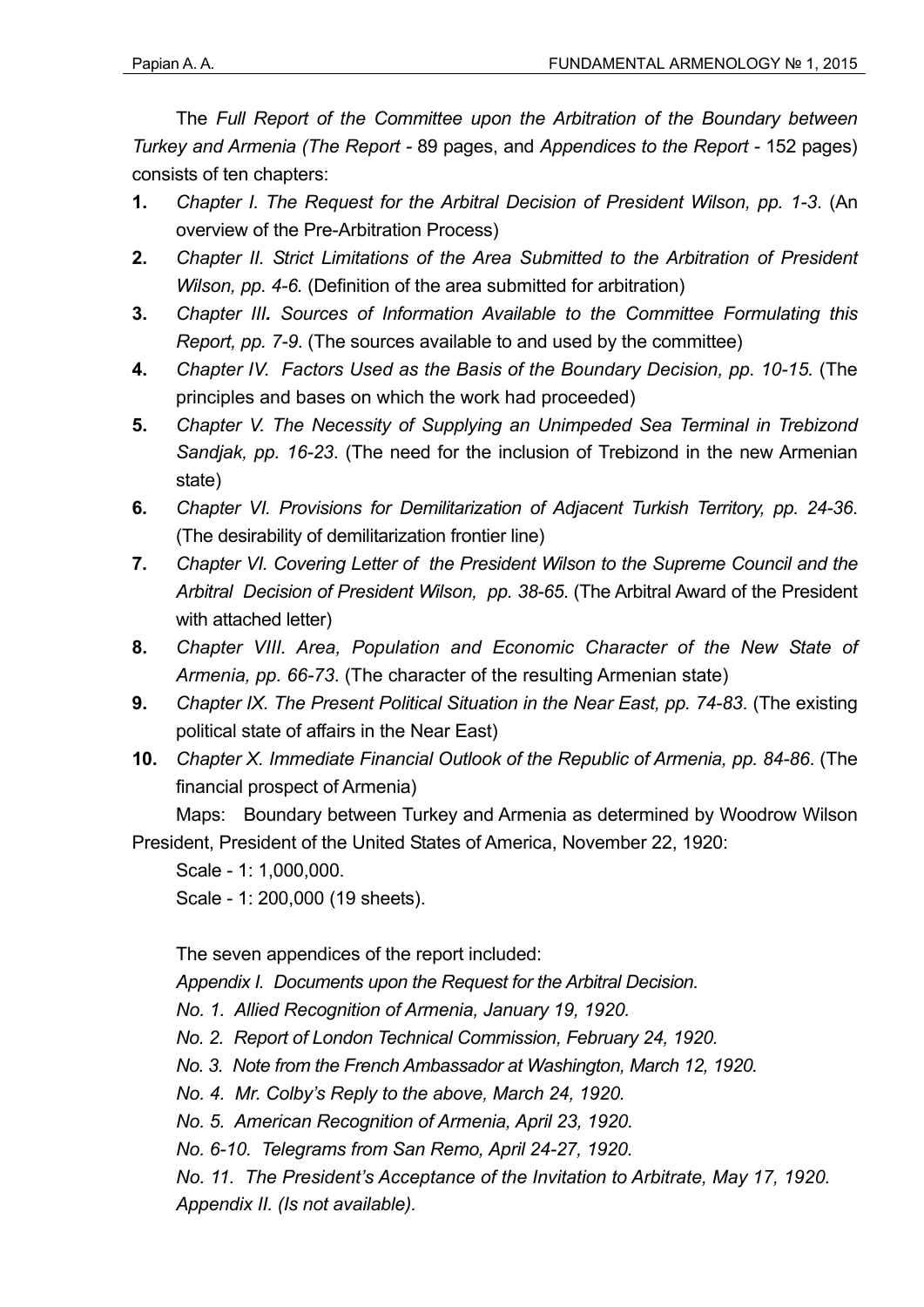*Appendix III. Maps Used in Determining the Actual Boundaries of the Four Vilayets and in Drawing the frontier of Armenia.* 

 *Appendix IV. The Question of Kharput. Discussion of the Possibility of Including Kharput in the Boundary Decision.* 

*Appendix V. The Necessity of supplying an Unimpeded Sea Terminal in Trebizond Sandjak.* 

*No.1. Economic Position of Ports in the Trebizond Vilayet.* 

*No.2. Railroad Project for Turkish Armenia before the War (Karshut Valley).* 

*No. 3. M. Venizelos' Statement on Trebizond before the Council of Ten (February 4, 1919).* 

*No. 4. M. Venizelos' Statement on Trebizond before the Greek Parliament ( May 13, 1920).* 

*No. 5. The Petition of the Pontic Greeks (July 10, 1920).* 

*No. 6. The Greeks of Pontus (Population Estimates for Trebizond Vilayet).* 

*No. 7. General Discussion of Armenia's Access to the Sea.* 

*No. 8. Text of the Armenian Minorities Treaty.* 

*No. 9. The Petition to President Wilson from the Armenian Delegation.* 

*Appendix VI. (Is not available).*

*Appendix VII. Status of the Old Boundary between Turkey and Persia, at the Point where the Boundary Between Turkey (Autonomous Area of Kurdistan) and Armenia Joins it.* 

*Appendix VIII. (Is not available).*

*Appendix IX. Military Situation with Relation to Armenia. Estimate for August, 1920. Appendix X. Financial Position of the Portion of the Four Vilayets Assigned to the New State of Armenia.* 

*MAPS* 

1**.** *Boundaries of Armenia, as proposed by the London Inter-Allied Commission of February 1920 (See Appendix I, No. 2).* 

2. *Armenian Claims (See Appendix IV).* 

*Original Claim of the Armenian National Delegation at the Peace Conference;* 

*Reduced Claim of the two Armenian Delegations, since January, 1920;* 

*Boundary established by President Wilson's Decision.* 

3. *Claims of the Pontic Greeks (See Appendix V, Nos. 3, 4, 5).* 

*Original Claim at Peace Conference; Reduced Claim, 1920;* 

*Greek Territory in Thrace and in Smyrna District Boundary established by President Wilson's Decision.* 

4**.** *Armenia's Routes of Access to the Sea (See Appendix V, Nos. 2, 4, 9). Trebizond-ErzerumCaravan Route;*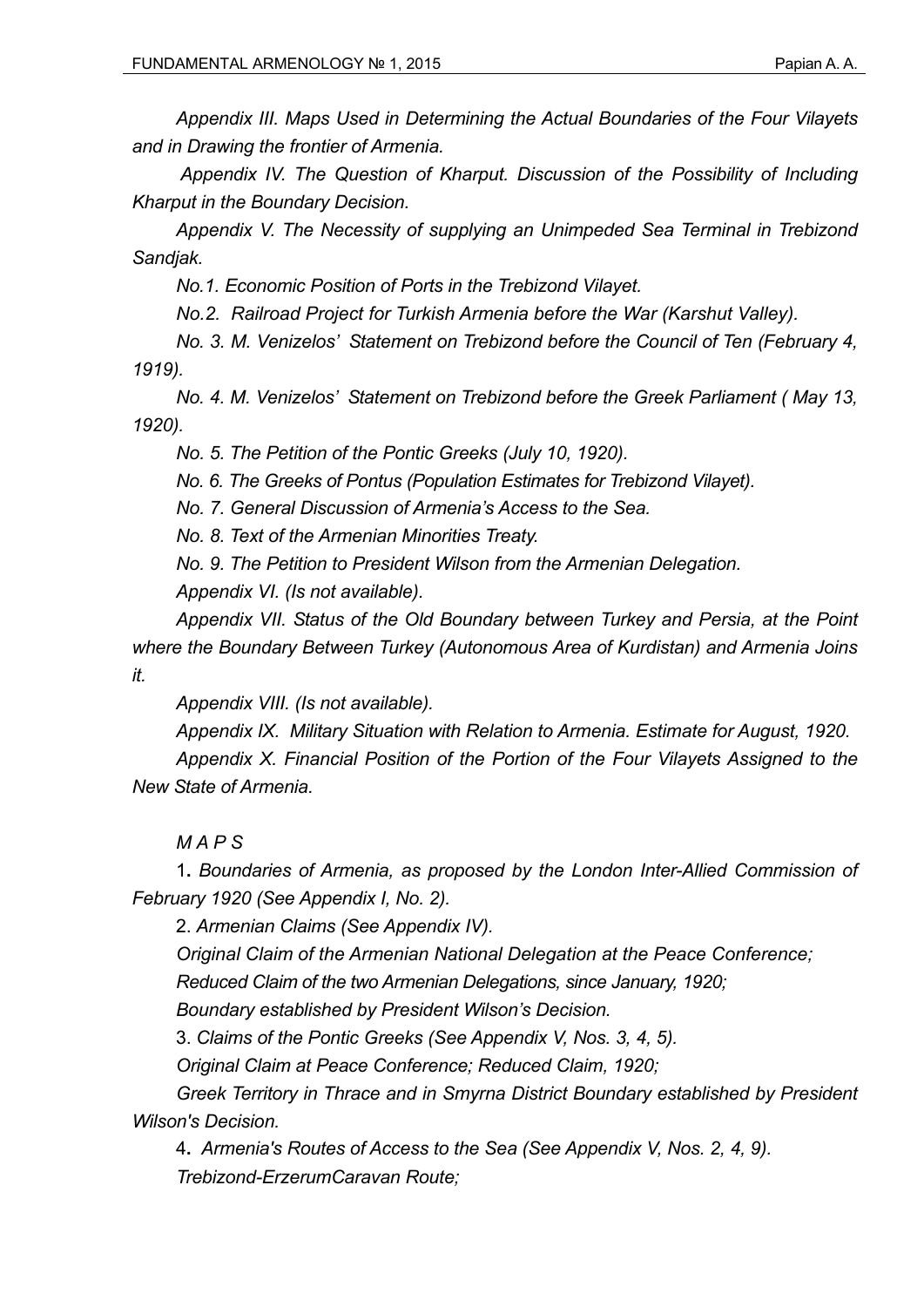*Trebizond-Erzerum Railway Project; Western frontier Essential to Armenia.* 

5. *Armenia in Relation to the new Turkish Empire (See Appendix IX).* 

*Frontiers of Turkey as established by the Treaty of Sèvres and by President Wilson's Decision;* 

*Areas of Especial Interest as established by the Tripartite Convention of August 10, 1920, between Great Britain, France and Italy;* 

*Existing Railways.* 

In the cover letter to the Supreme Council, Wilson wrote: With full consciousness of the responsibility placed upon me by the request, I have approached this difficult task with eagerness to serve the best interests of the Armenian people as well as the remaining inhabitants, of whatever race or religious belief they may be, in this stricken country, attempting to exercise also the strictest possible justice toward the populations, whether Turkish, Kurdish, Greek or Armenian, living in the adiacent areas<sup>25</sup>.

The text of the Arbitration Decision, reasonably not The Full Report, was cabled to Ambassador Wallace in Paris on November 24, 1920, with instructions that it should be handed to the Secretary General of the Peace Conference for submission to the Allied Supreme Council.<sup>26</sup> Wallace responded on December 7, 1920, that he had delivered the documents that morning. Wallace's attached note was dated December 6, 1920.

So under the *Arbitral Award* of November 22, 1920, the boundary between Armenia and Turkey was settled conclusively and Turkish-Armenian international boundary was subsequently delimited<sup>27</sup>, as clearly states The Haque Convention<sup>28</sup> (article 54 of the 1899; article 81 of the 1907): *The Award, duly pronounced and notified to the agents of the parties, settles [puts an end to] the dispute definitively and without appeal29.*

# **The Validity of the Arbitral Award**

For the Arbitral Award to be valid it must meet certain criteria:

- 1) The arbitrators must not have been subjected to any undue external influence such as coercion, bribery or corruption;
- 2) The production of proofs must have been free from fraud and the proofs produced must not have contained any essential errors;
- 3) The compromis must have been valid;

<sup>&</sup>lt;u>.</u>  $^{25}$  For the full text of Wilson's letter see: FRUS, v. III: 790-795.

<sup>26</sup> Ibid., pp. 789-790.

 $27$  Cukwurah A.O., op. cit., p. 31; Hackworth, op. cit., p. 715.

 $^{28}$  The 1899 Convention was ratified by Turkey on July 12, 1907. (The Hague Court Reports, op. cit., CII).

 $29$  The Hague Court Reports, op. cit.:LXXXIX. Cf. also the Article # 54 of the 1899 Convention with slightly deferent wording: The Award, duly pronounced & notified to the agents of the parties [at variance, puts an end to] the dispute definitively & without appeal.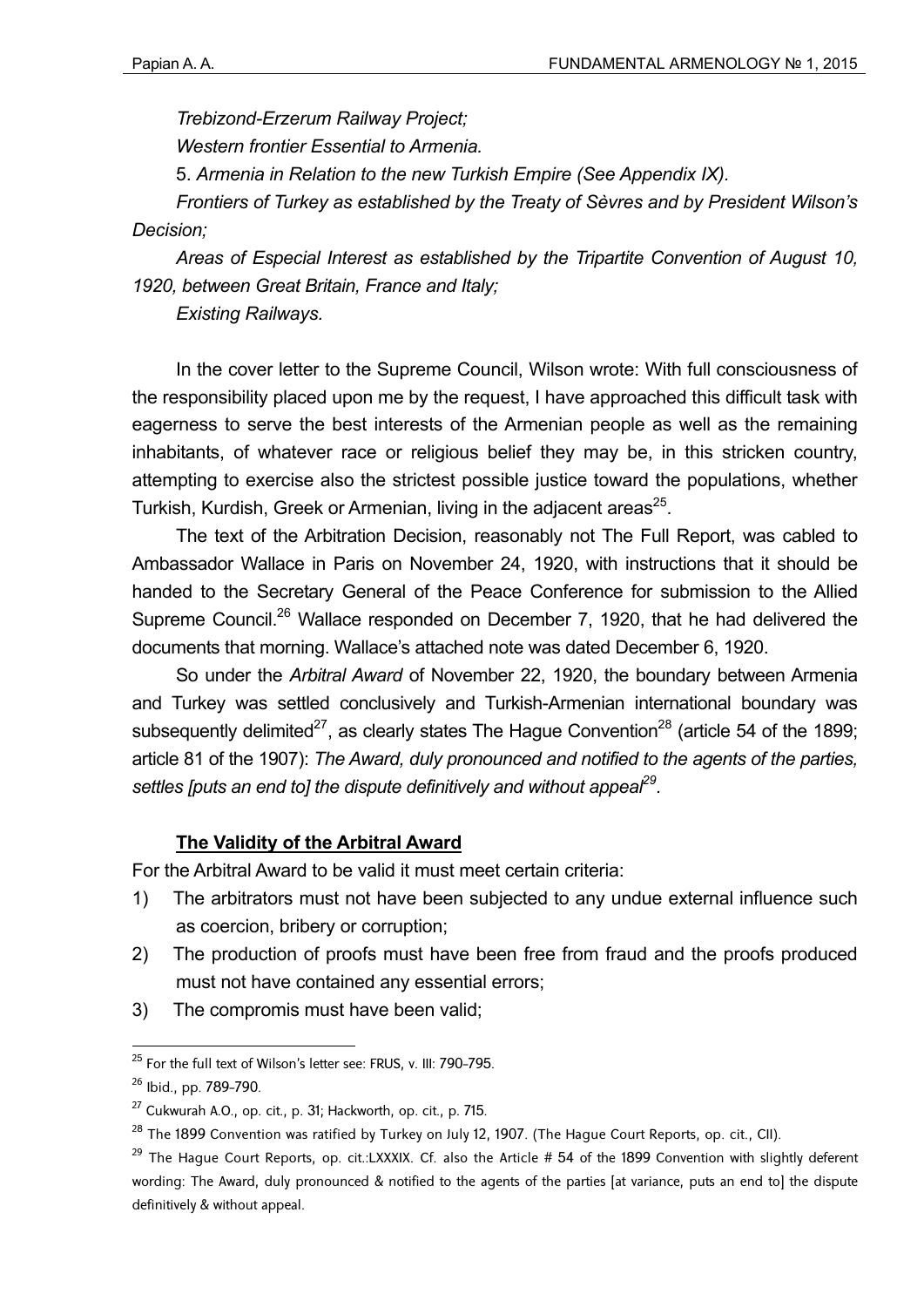4) The arbitrators must not have exceeded their powers<sup>30</sup>.

Criterion 1. The arbitrators must not have been subjected to any undue external influence such as coercion, bribery or corruption.

In Armenian-Turkish boundary case the arbitrator, as was agreed in the compromis (i.e. Article 89, the Treaty of Sèvres), was *the President of the United States*, namely Woodrow Wilson. President Wilson was often challenged for his policy and had various disagreements with other politicians and political bodies. Nevertheless, never has anyone questioned his political or personal integrity and he was never blamed acting under external influence.

Conclusion: It is apparent and doubtless that the arbitrator *have not been subjected to any undue external influence, to coercion, bribery or corruption.* 

Criterion 2. The production of proofs must have been free from fraud and the proofs produced must not have contained any essential errors.

As mentioned above, for the assignment the State Department organized (mid-July 1920) a special task group, which was officially named: *Committee upon the Arbitration of the Boundary between Turkey and Armenia.*

The head of *The Committee* was William Linn Westermann, professor of the University of Wisconsin and Columbia University (1923-48), a prominent expert in the history and politics of the Near and Middle East. In 1919 he had been the chief of the Western Asia division of the *American Commission to Negotiate Peace in Paris*. 31 The principal collaborators and contributors in the committee were Major (Dr.) Lawrence Martin of the Army General Staff, who had participated as the geographer of the *Harbord Mission*, and Harrison G. Dwight of the Near Eastern division of the Department of State<sup>32</sup>.

All experts in the task group were knowledgeable, experienced and impartial professionals. After over two months of intensive and thorough work, at the end of September 1920, the task group produced a *Full Report of the Committee upon the Arbitration of the Boundary between Turkey and Armenia.* 

*The Report* was sent to the War Department for its observations on September 28, 1920. After seven weeks of comprehensive and scrupulous observations the committee's report was finally delivered to the White House on November 12, 1920. Ten days later, on November 22, 1920, Woodrow Wilson signed the final report, and officially delivered the award through the US Embassy in Paris on December 6, 1920.

President Wilson's Award is highly regarded by international lawyers at present. Cf.: *President Wilson's arbitral decision was not implemented. Nevertheless, this award must be regarded as one of the most significant analyses of the various factors that have to be* 

 $^{\rm 30}$  Manual of the Terminology of Public International Law (Lack of Peace) and International Organizations, Prepared by Isaac Paenson in Cooperation with the Office of Legal Affairs, United Nations, 1<sup>st</sup> ed., 1983, pp. 588-590.

 $31$  Hovannisian R., op. cit., vol. IV, p. 30.

 $32$  Ibid.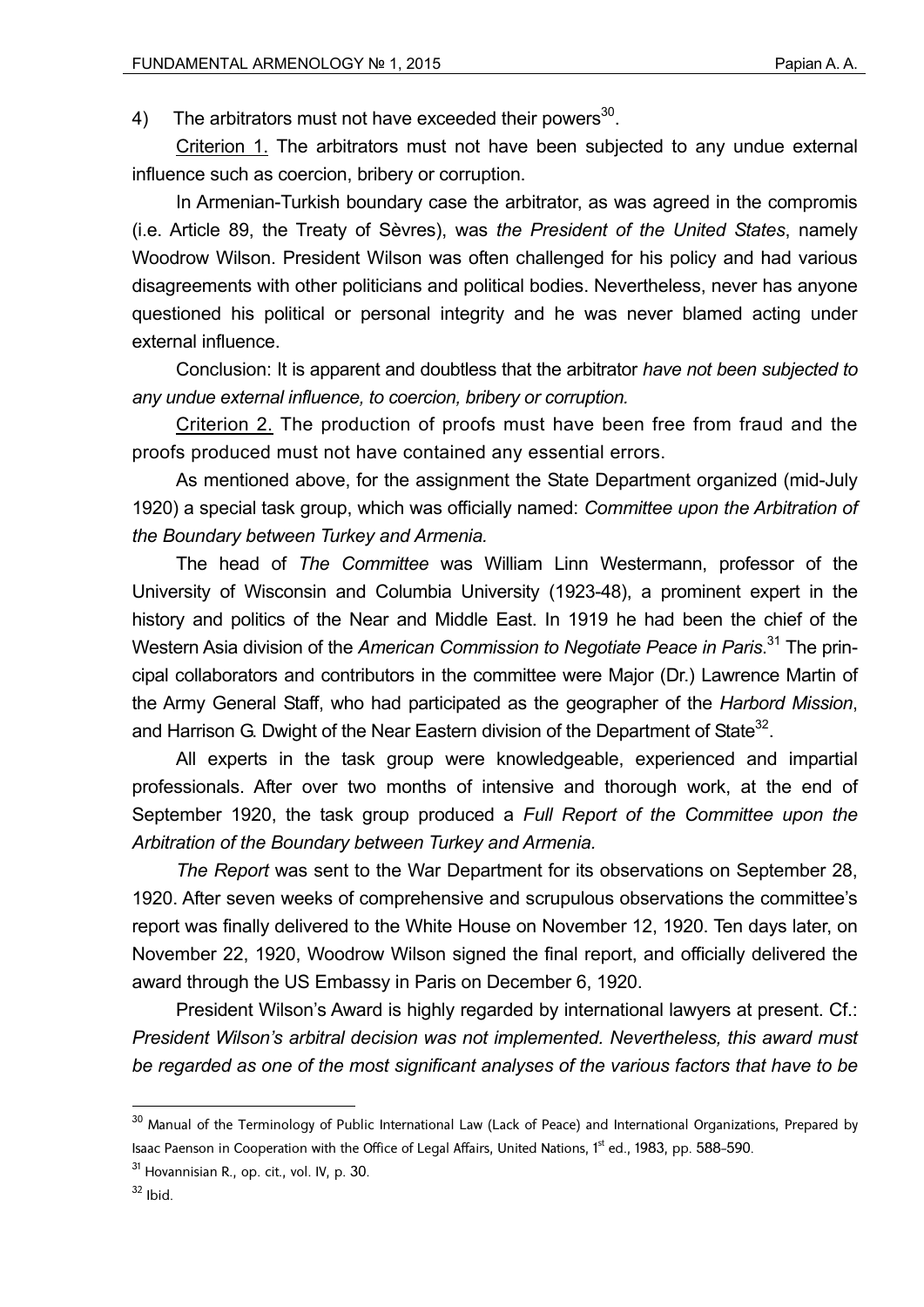<u>.</u>

*taken into account in the determination of international boundaries and of the relationship among them33.* Cf. also: *President Wilson's determination of the territorial frontiers of the newly established Armenian State is particularly interesting because it includes an explanation of the reasons motivating it: the need for a "natural frontier"; "geographical and economic unity for the new state"; ethic and religious factors of the population were taken account of so far as compatible; security, and the problem of access to the sea, were other important conditions34.*

Conclusion: The arbitral award was drawn by respectful and well-informed experts, and, in addition, passed through the United States Government's two relevant department's scrutiny and inspection. It is obvious that the State Department and the Department of War were capable of excluding any *fraud* or to notice any *essential error* in *the production of proofs* Finally the award was signed by the US President, who would never tolerate any misconduct.

Criterion 3. The compromis must have been valid.

There are several factors that prove the validity of the compromis.

Factor a) The compromis was duly incorporated in the treaty.

The consent of States to submit a dispute to arbitration may be expressed in different ways: a) by a special arbitration treaty or compromis; b) by the inclusion in any treaty of a special arbitration clause providing for arbitration of any dispute between the parties, which might arise in connection with the application of that treaty; c) by a general treaty of arbitration according to which the parties undertake to submit to arbitration all, or certain kinds, of disputes between them which might arise in the future<sup>35</sup>.

The consent of Armenia and Turkey, as well as of other High Contracting Parties *to submit to the arbitration of the President of the United States the determination of the frontier to be fixed between Turkey and Armenia,* and to be bound by the award *to accept his decision thereupon* was done by the inclusion of a special arbitration clause in the Treaty of Sèvres (August 10, 1920), [Article 89]: *Turkey and Armenia as well as the other High Contracting Parties agree to submit to the arbitration of the President of the United States of America the question of the frontier to be fixed between Turkey and Armenia in the Vilayets of Erzerum, Trebizond, Van and Bitlis, and to accept his decision thereupon , as well as any stipulations he may prescribe as to access for Armenia to the sea, and as to the*  demilitarization of any portion of Turkish territory adjacent to the said frontier<sup>36</sup>.

<sup>33</sup> Yahuda Z. Blum, Secure Boundaries & Middle East Peace, In Light of International Law & Practice, Jerusalem, 1971, p. 26.

 $34$  Munkman A. L. W., Adjudication & Adjustment - International Judicial Decision & the Settlement of Territorial & Boundary Disputes, Malcolm N. Show (ed.), Title to Territory, Dartmouth, 2005, p. 139, fn. 4.

 $35$  Manual of the Terminology of Public International Law, op.cit., p. 586.

 $36$  The official full text of the Treaty of Sevres was published in British & Foreign State Papers, 1920, vol. CXIII, printed & published by His Majesty's Stationary Office, London, 1923, pp. 652-776 (hereinafter - British Papers) and separately, as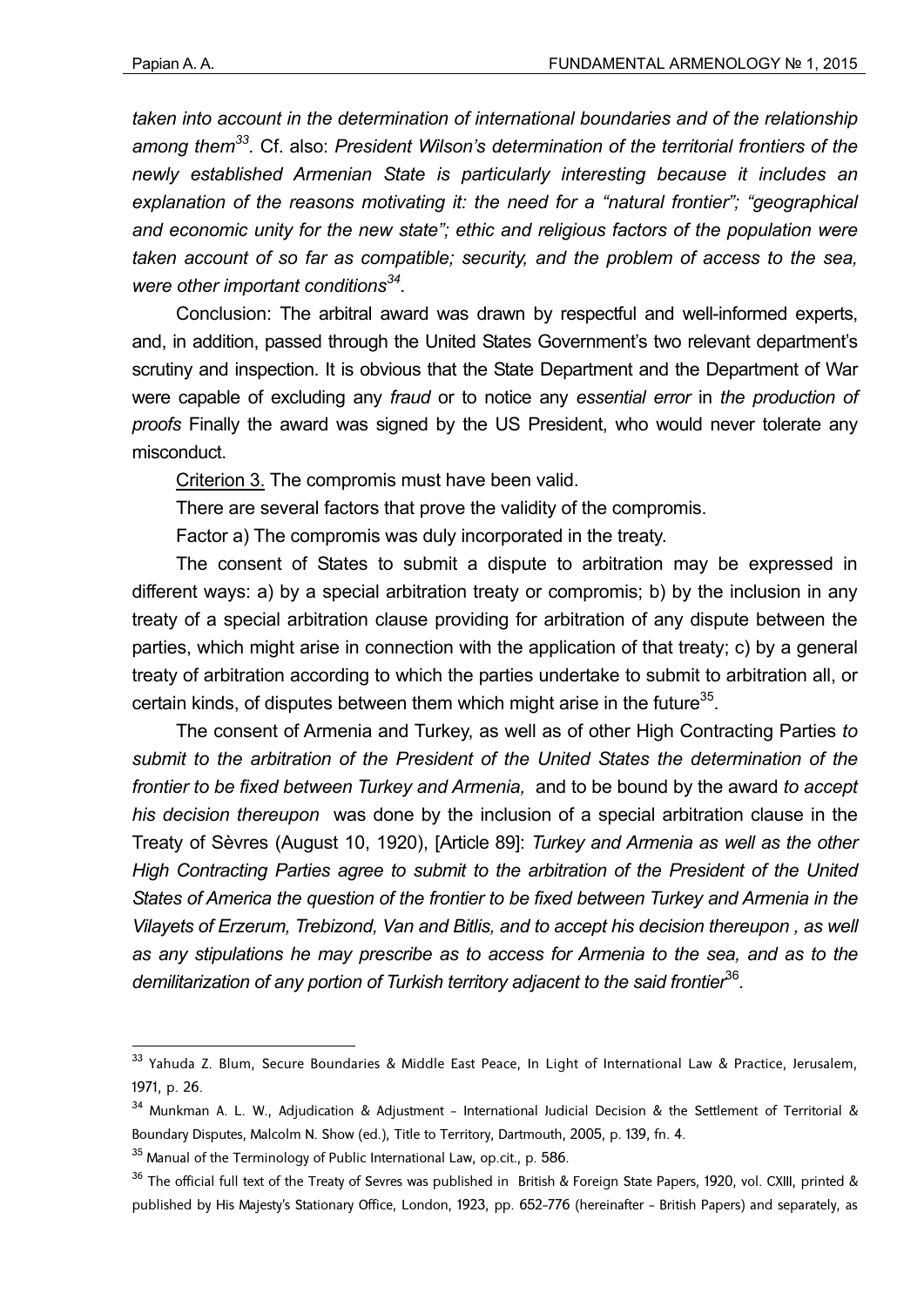Factor b) The compromis was duly negotiated.

In a joint note, on April 20, 1920, the Allied High Commissioners in Constantinople (Istanbul) summoned the Turkish authorities to send a Peace Delegation to receive the draft peace treaty. The Ottoman delegation, headed by Senator Tevfik Pasha (Bey) [former Grand Vezier] left for Paris in May 1, 1920 $37$ . Ten days later, on May 11, it was formally given the draft peace treaty. Turkish Government was accorded one month to submit in writing any observations or objections it might have relative to the treaty<sup>38</sup>. Tevfik Bey officially acknowledged the receipt of the treaty and pronounced that the document would be given the earnest and immediate attention of his government<sup>39</sup>. At the end of May, Damad Ferid, the Grand Vezier of Turkey, applied to the Supreme Council for one-month extension in presenting the Turkish observations on the settlement. The Supreme Council compromised by granting a 2-week extension until June 25, 1920<sup>40</sup>.

The first set of Turkish observations, bearing the signature of Damad Ferid Pasha, was submitted on June 25, 1920. On July 7 second Turkish memorandum was received. In adopting a reply Supreme Council authorized the drafting committee to make minor revisions on the wording of the treaty without altering the substance<sup>41</sup>. Regarding the future of Armenia and the arbitration of the boundaries, the Supreme Council stated: *they can make no change in the provisions which provide for the creation of a free Armenia within*  boundaries which the President of the United States will determine as fair and just<sup>42</sup>. The certitude that Armenians will not be safe and will not be treated fairly by Turkish authorities was based on lifelong understanding that: *During the past twenty years Armenians have been massacred under conditions of unexampled barbarity, and during the war the record of the Turkish Government in massacre, in deportation and in maltreatment of prisoners of war immeasurably exceeded even its own previous record (…) Not only has the Turkish government failed to protect its subjects of other races from pillage, outrage and murder,*  but there is abundant evidence that it has been responsible for directing and organizing *savagery against people to whom it owed protection*<sup>43</sup>*.* 

The Allied response was delivered to the Turkish delegation on July 17, 1920.

<u>.</u>

 $43$  Ibid.

Command Paper # 964, Treaty Series No 11 (1920), Treaty of Peace with Turkey, signed at Sevres, August 10, 1920, HMSO, London, 1920, 100 pages.

<sup>&</sup>lt;sup>37</sup> Hovannisian R., From London to Sevres, Berkeley, 1996, vol. III, p. 106.

<sup>&</sup>lt;sup>38</sup> Herbert Adams Gibbons, An Introduction to World Politics, New York, 1922: 430; Helmreich P.C., From Paris to Sevres, Ohio, 1974, p. 309.

<sup>39</sup> British Papers, vol. XIII, p. 70.

 $40$  Ibid., p. 79.

 $41$  Ibid., vol. VIII, pp. 553-556.

 $42$  Ibid.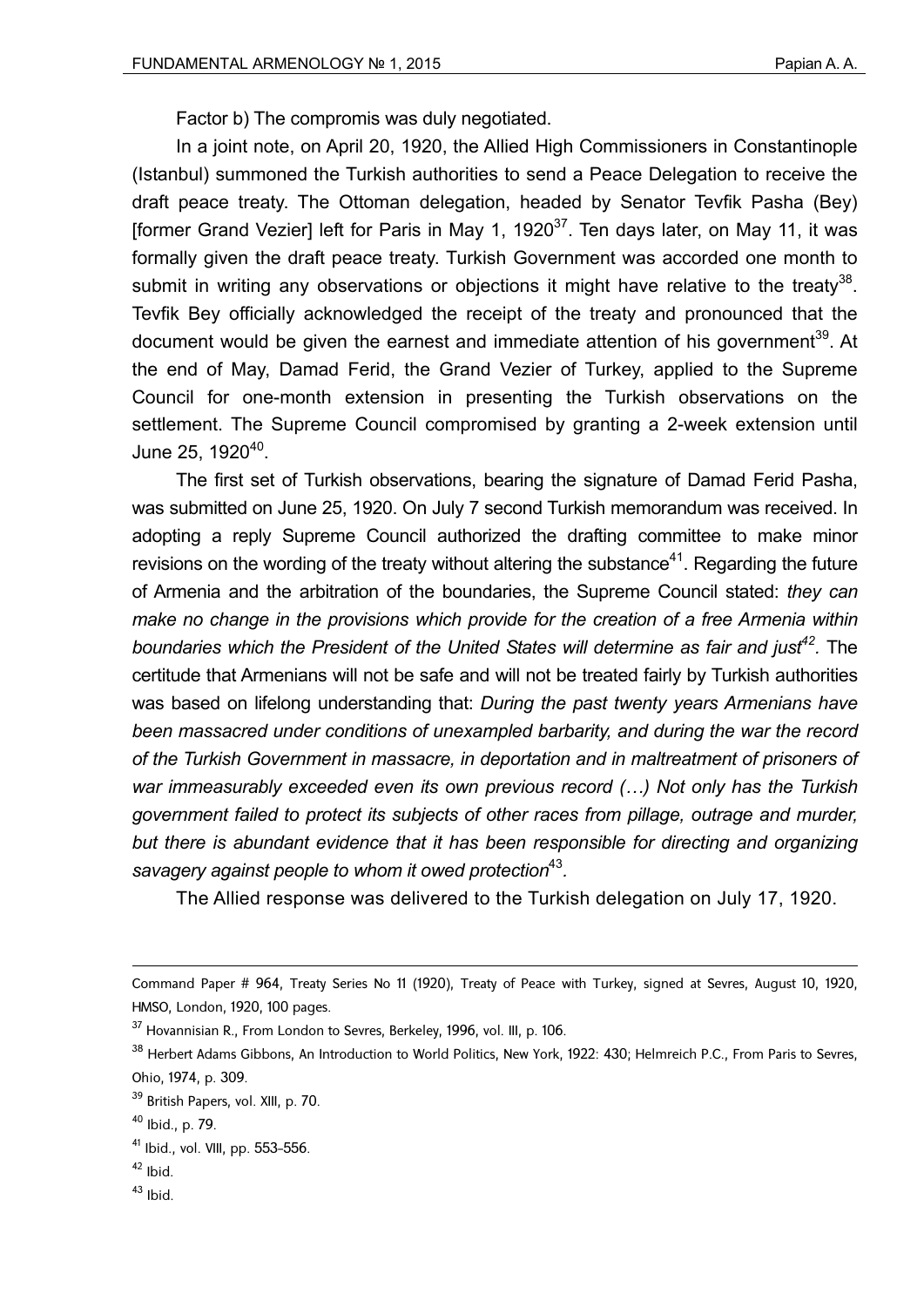Factor c) The compromis was signed by authorized representatives of a lawful government.

In 1918-1922, Sultan-Caliph Mehmed VI was the head of the Ottoman Empire, politically recognized legitimate ruler<sup>44</sup>. Sultan represents the *de jure* Government<sup>45</sup>. Pursuant to article 3 of the Ottoman constitution [December 23, 1876; July 23, 1908]: *The Ottoman sovereignty (…) belongs to the eldest Prince of the House of Ottomans*. Treaty making power was vested in the Sultan. The Sultan had the sole power to legislate. Among the sovereign rights of the Sultan (the Ottoman Constitution, article 7) was the conclusion of the treaties.

On July 22, 1920, Sultan Mehmed VI, the constitutional head of the state, convened a *Suray-I Saltanat* (Crown Council), at the Yildiz Palace. The argument for signature was based on the *necessities of the situation*. The Council, which was attended by fifty prominent Turkish political & military figures, including former ministers, senators and generals, as well as by Prime Minister Damad Ferid Pasha, recommended in favor of signing the treaty. The Sultan rounded up the proceedings by asking those in favor of signature to stand up. Everybody but one stood up. The Treaty was accepted $46$ . The final treaty, including the arbitral clause [Article 89] was signed by Turkish plenipotentiaries [General Haadi Pasha, Senator; Riza Tevfik Bey, Senator; Rechad Haliss Bey, Envoy Extraordinary and Minister Plenipotentiary of Turkey at Berne] sent by the Sultan's Government at Constantinople under the leadership of Damad Ferid Pasha $47$ .

Conclusion: The compromis was valid.

Criterion 4. The arbitrators must not have exceeded their powers.

The compromis [Article 89 of the Sèvres Treaty] asked the arbitrator: 1) to fix the frontier between Turkey and Armenia in the Vilayets of Erzerum, Trebizond, Van and Bitlis, 2) to provide access for Armenia to sea, 3) to prescribe stipulations for the demilitarization of Turkish territory adjacent to the Turkish-Armenian frontier.

President Woodrow Wilson strictly remained within the assignment which has been prescribed by compromis. Even there was a strong pressure on him by missionary groups to include town of Karpurt and vicinities in the future Republic of Armenia, but Wilson did not exceed his powers.

Conclusion: The official title of President Wilson's decision clearly shows that he accurately fulfilled his duty.

#### **Legal Features and the Current Status of the Award**

<sup>44</sup> Toynbee A. J., Kenneth P. Kirkwood, Turkey, New York, 1927, p. 151.

<sup>45</sup> Armstrong H., Turkey in Travail, The Birth of a New Nation, London, 1925, p. 113.

<sup>&</sup>lt;sup>46</sup> Salahi Ramsdan Sonyel, Turkish Diplomacy 1918-1923, Mustafa Kemal and the Turkish National Movement, London, 1975, p. 82.

 $^{47}$  Toynbee A., Kirkwood K., op. cit., p. 76; Elaine Diana Smith, Origins of the Kemalist Movement and the Government of the Grand National Assembly (1919-1923), The American University, Washington D.C., 1959 (Ph.D. thesis), p. 133.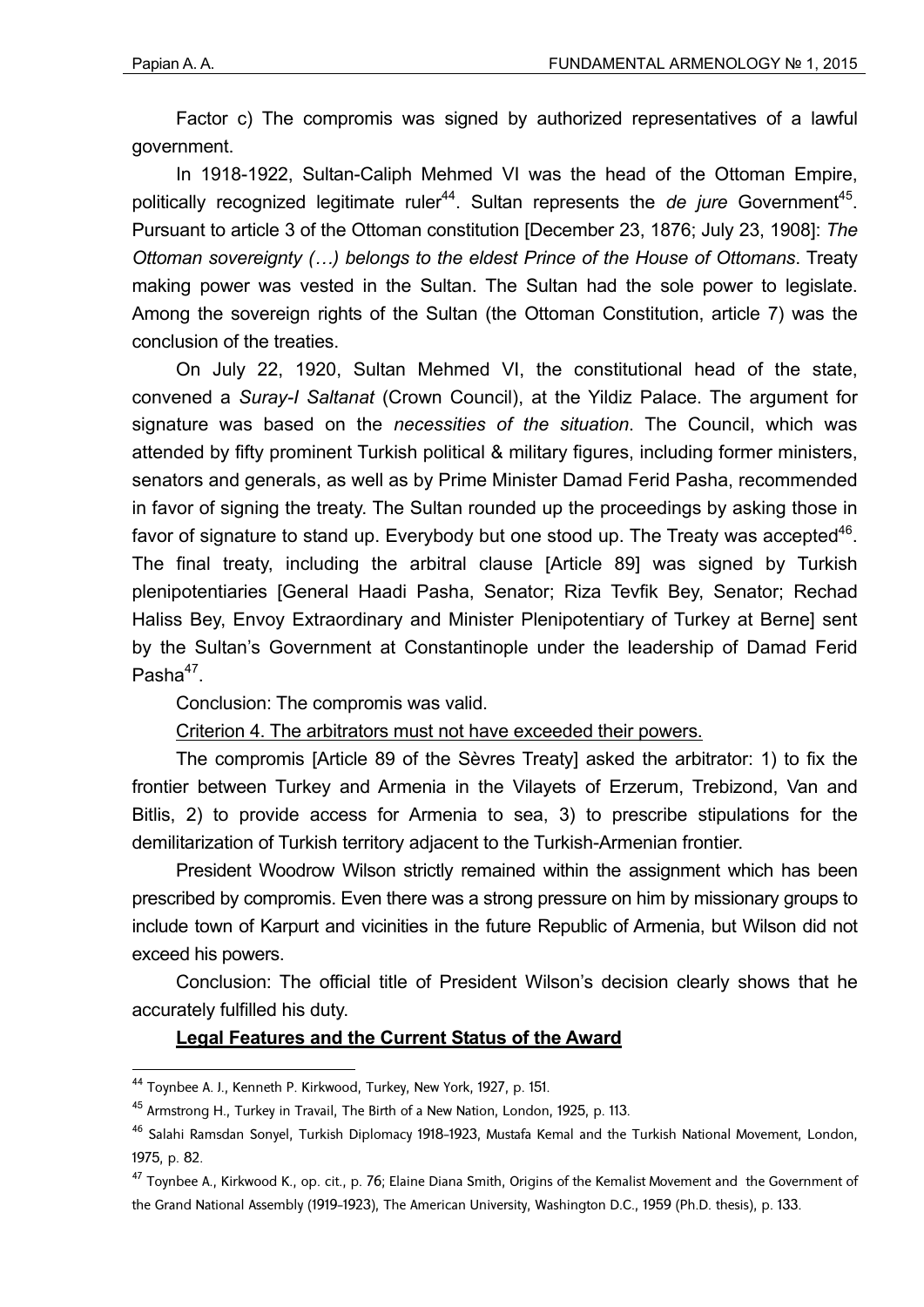a) Though the arbitration mainly is done out of courts, but it is a legal procedure. The arbitration is based either upon contract law or, in the case of international arbitration, the law of treaties, and the agreement between the parties to submit their dispute to arbitration is a legally binding contract. Thus, the indispensable feature of an arbitration is that it produces an award that is final and binding: *The arbitral award is the final and binding decision*  by an arbitrator in the full settlement of a dispute<sup>48</sup>.By agreeing to submit the dispute to arbitration, i.e. *compromis<sup>49</sup>*, the parties in advance agree to accept the decision<sup>50</sup>.

b) Pursuant to Article 89 of the Treaty of Sèvres, the arbitral clause was endorsed by *the other High Contracting Parties,* so the issue of determination of the boundary was submitted to the arbitration on behalf ofall state-signatories of the Treaty of Sèvres as well. As the Treaty of Sèvres was signed by lawful representatives (*having communicated their full powers, found in good and due form*) of the 18 countries (The British Empire [separately] 1. United Kingdom, 2. Canada, 3. Australia, 4. New Zealand, 5. Union of South Africa, 6. India<sup>51</sup>, 7. France, 8. Italy and 9. Japan [as Principal Allied Powers], as well as by 10. Armenia, 11. Belgium, 12. Greece, 13. Poland, 14. Portugal, 15. Romania, 16. Kingdom of Serbs-Croats-Slovenes<sup>52</sup>, and 17. Czecho-Slovak Republic<sup>53</sup> of the one part and 18. Turkey of the other part), and they pledged *to accept the decision thereupon.* Thus, it is definitely compulsory arbitration and is obligatory for all of them.

c) Once arbitration has been properly executed it becomes irrevocable. It employs the legal doctrine of *Res Judicata (finality of judgments)*, which holds that once a legal claim has come to final conclusion it can never again be litigated<sup>54</sup>. The doctrine of *res judicata* is considered applicable to all arbitral awards, whether the special agreement or general treaty of arbitration contains such a provision or not.

d) The arbitral awards and court judgments are similar in their nature, as both are based on law<sup>55</sup>. They both are legal decisions. Therefore, the Doctrine of Collateral Estoppel, which affirms that an issue, which has already been legally duly determined, cannot be reopened or litigated again in a subsequent proceeding, applies in arbitration cases as well<sup>56</sup>.

e) If an arbitration party conforms the award or, by lack of any action in a reasonable period, never confront the award, which believed to be a tacit agreement, the award

<u>.</u>

<sup>48</sup> A Dictionary of Arbitration & its Terms, op. cit.: 32.

<sup>&</sup>lt;sup>49</sup> The *compromis* is the arbitration agreement between sovereign States which empowers them to arbitrate an existing dispute.(A Dictionary of Arbitration & its Terms, op. cit., p. 54).

<sup>50</sup> Ibid., p. 27.

<sup>51</sup> At present: India, Pakistan and Bangladesh.

<sup>52</sup> At present: Serbia, Croatia, Slovenia, Bosnia & Herzegovina, Macedonia and Montenegro.

<sup>53</sup> At present: Czech Republic & Slovak Republic.

<sup>54</sup> A Dictionary of Arbitration and its Terms, op. cit., p. 198.

<sup>55</sup> Manual of Public International Law, op. cit., p. 584.

<sup>56</sup> A Dictionary of Arbitration & its Terms, op. cit., p. 49.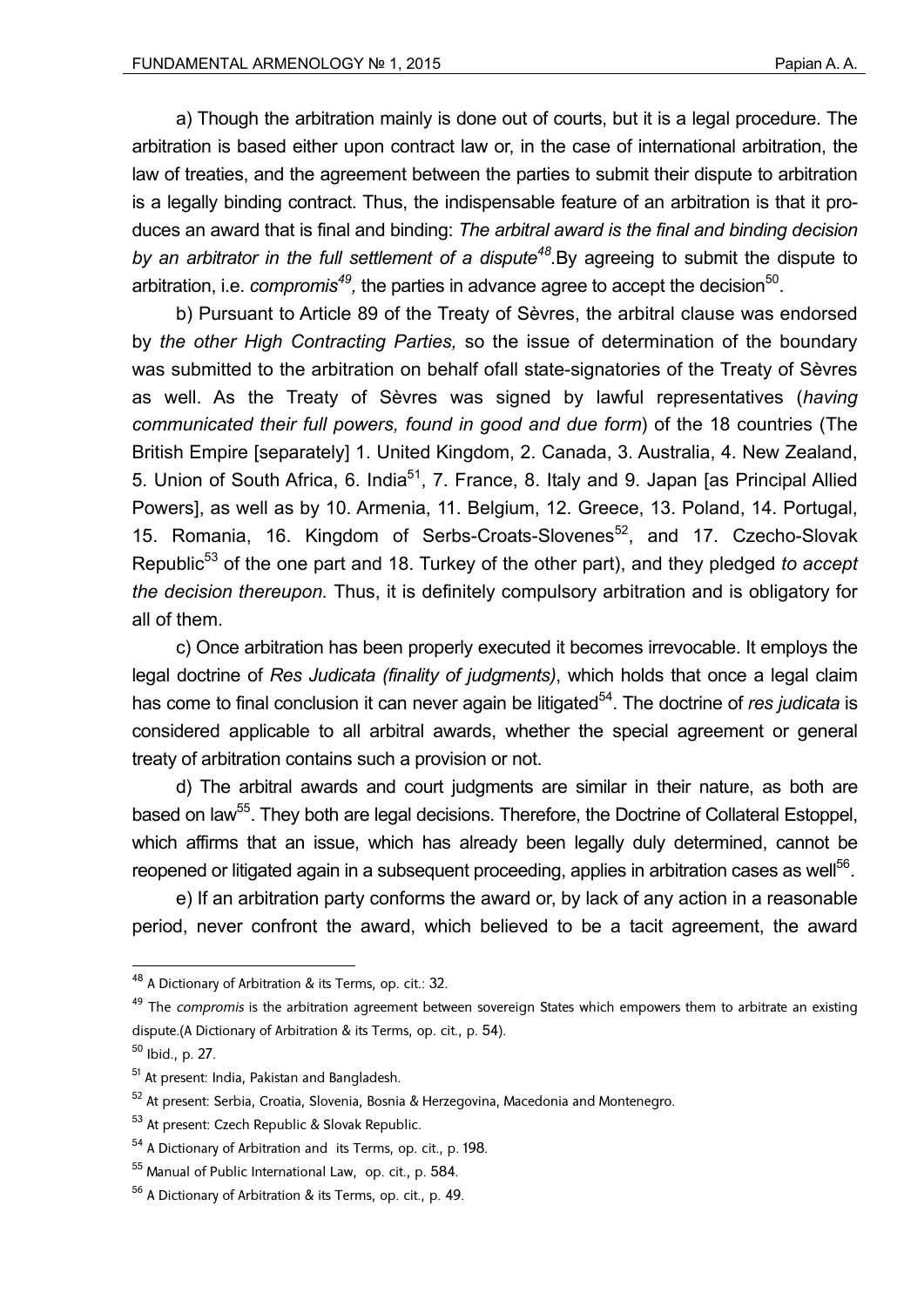considered valid and biding. It is thereafter precluded from going back on that recognition and challenging the validity of the award [Arbitral Award by the King of Spain (1960) International Court of Justice, Rep.  $213$ <sup>57</sup>.

Turkey never has challenged the validity of President Wilson's arbitral award, never started any action for cancellation of the award, and by lack of any action gave its *tacit agreement,* therefore the award is absolutely and definitely *valid and binding.*

f) The arbitration decisions engage the parties for an unlimited period<sup>58</sup>. The validity of the arbitration is not dependent upon its subsequent implementation.

g) The President is the representative authority in the United States, *his voice is the voice of the nation59.* The President's representative character also implies that all official utterances of the President are of international cognizance and are presumed to be authoritative<sup>60</sup>. Foreign nations must accept the assertion of the President as final<sup>61</sup>. By virtue of the arbitrator's position the award is binding for the US as well.

h) Annulment (nullification of the legality) of an arbitral award occurs only when there is some authoritative public or judicial confirmation of the ground for such an annulment. This confirmation might come from an international agency such as the International Court of Justice. Confirmation of the ground of an annulment might also be based on international public opinion deriving from general principals of law common to all nations<sup>62</sup>. Refusal by the losing party to comply with the award is not in itself equivalent to a lawful annulment. The plea of nullity is not admissible at all and this view is based upon Article 81 of The Hague Convention I of 1907, and the absence of any international machinery to declare an award null and void $^{63}$ .

## **Conclusions**

Territorial disputes, even when they are of law intensity, continue to represent a significant threat to the international peace and security. It is particularly true of those conflicts that remain unresolved for a long time, allowing the rational bases of settlement to be layered by painful emotions. For example, Ararat is not a mere mountain for Armenians. It is not a number of million tones of stone, soil and snow. It's the core of the Armenian national and Biblical-Christian identity. Thus, the Turkish *captivity* of Ararat and the world ignorance of the fact have grown into a very considerable psychological factor, which is impossible to ignore.

<u>.</u>

<sup>&</sup>lt;sup>57</sup> Manual of Public International Laws, op. cit., p. 694.

<sup>58</sup> Wildhaber L., Treaty Making Power & Constitution, Basel & Stuttgart, 1971, p. 98.

<sup>&</sup>lt;sup>59</sup> Wright Q., The Control of American Foreign Relations, New York, 1922, p. 36.

 $60$  Ibid., p. 37.

 $61$  Ibid., p. 38.

<sup>62</sup> A Dictionary of Arbitration and its Terms, op. cit., p. 15.

<sup>63</sup> Manual of Public International Law, op.cit., pp. 693-694.